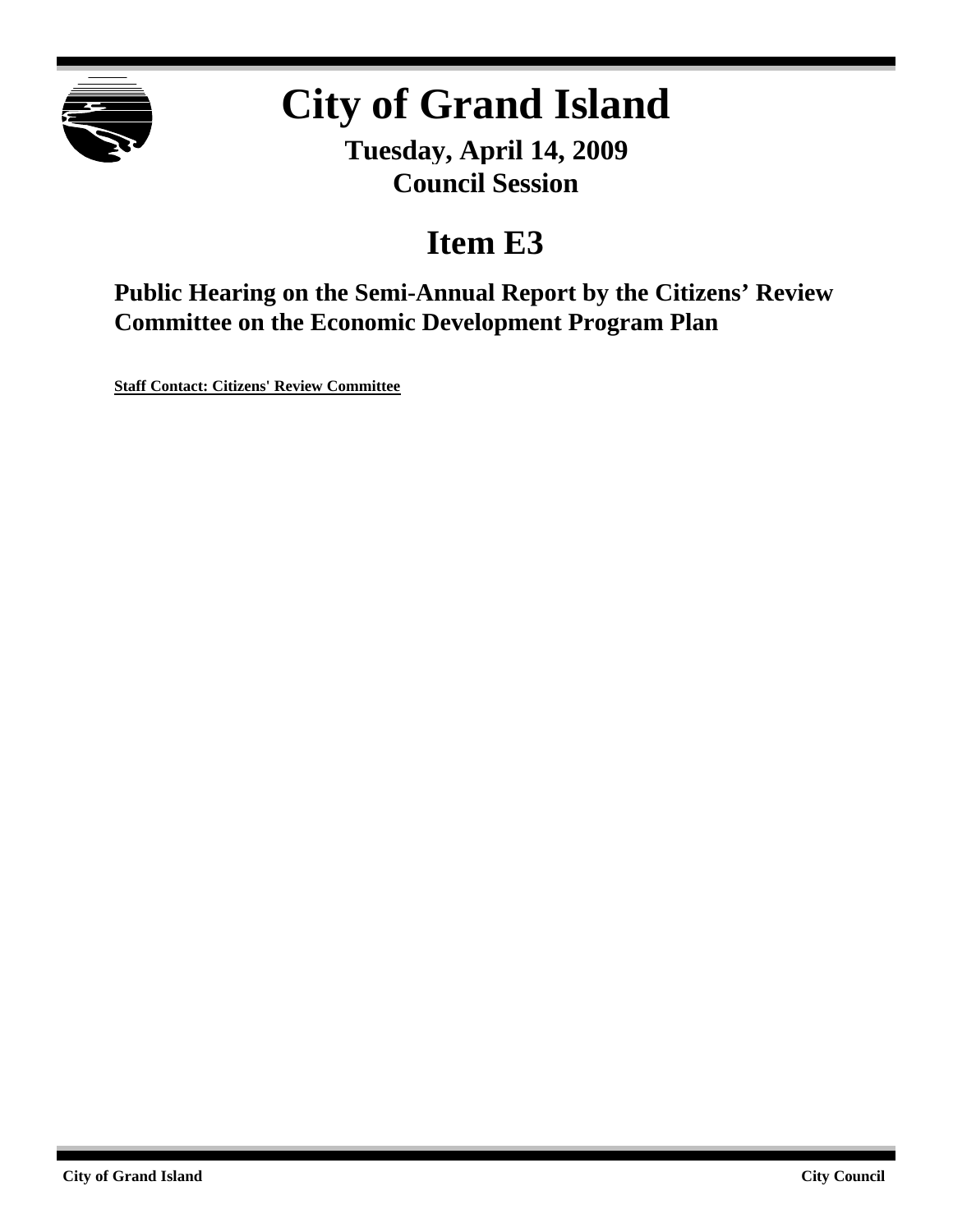### **Council Agenda Memo**

| From:           | Dale M. Shotkoski, City Attorney                                                                                                  |
|-----------------|-----------------------------------------------------------------------------------------------------------------------------------|
| <b>Meeting:</b> | April 14, 2009                                                                                                                    |
| Subject:        | Public Hearing Concerning the Semi-Annual Report by<br>the Citizen's Review Committee on the Economic<br>Development Program Plan |
| Item $#$ 's:    | $E-3 & G-6$                                                                                                                       |
| $Presenter(s):$ | Dale M. Shotkoski, City Attorney<br>Mark Stelk, Vice-Chairman,<br>Citizen's Advisory Review Committee                             |

#### **Background**

The voters of the City of Grand Island approved an economic development plan at the May 6, 2003 election. Subsequent to the election, the city has adopted an ordinance that establishes the economic development plan and a Citizens' Advisory Review Committee to oversee the process of approving applications for economic development incentives. The Citizens Advisory Review Committee is required by State Statute and the Grand Island City Code to make a semi-annual report to the City Council.

#### **Discussion**

The Citizens Advisory Review Committee has been conducting regular meetings during the last six months as required by the City Code and the Nebraska Statutes. The committee looks forward to receiving and reviewing meritorious applications for consideration in the future. The committee received the semi-annual report from the Economic Development Corporation at its meeting of March 24, 2009, and voted to forward it on to the City Council for its review and acceptance.

#### **Alternatives**

It appears that the Council has the following alternatives concerning the issue at hand. The Council may:

1. Accept the semi-annual report of the Citizens' Advisory Review Committee.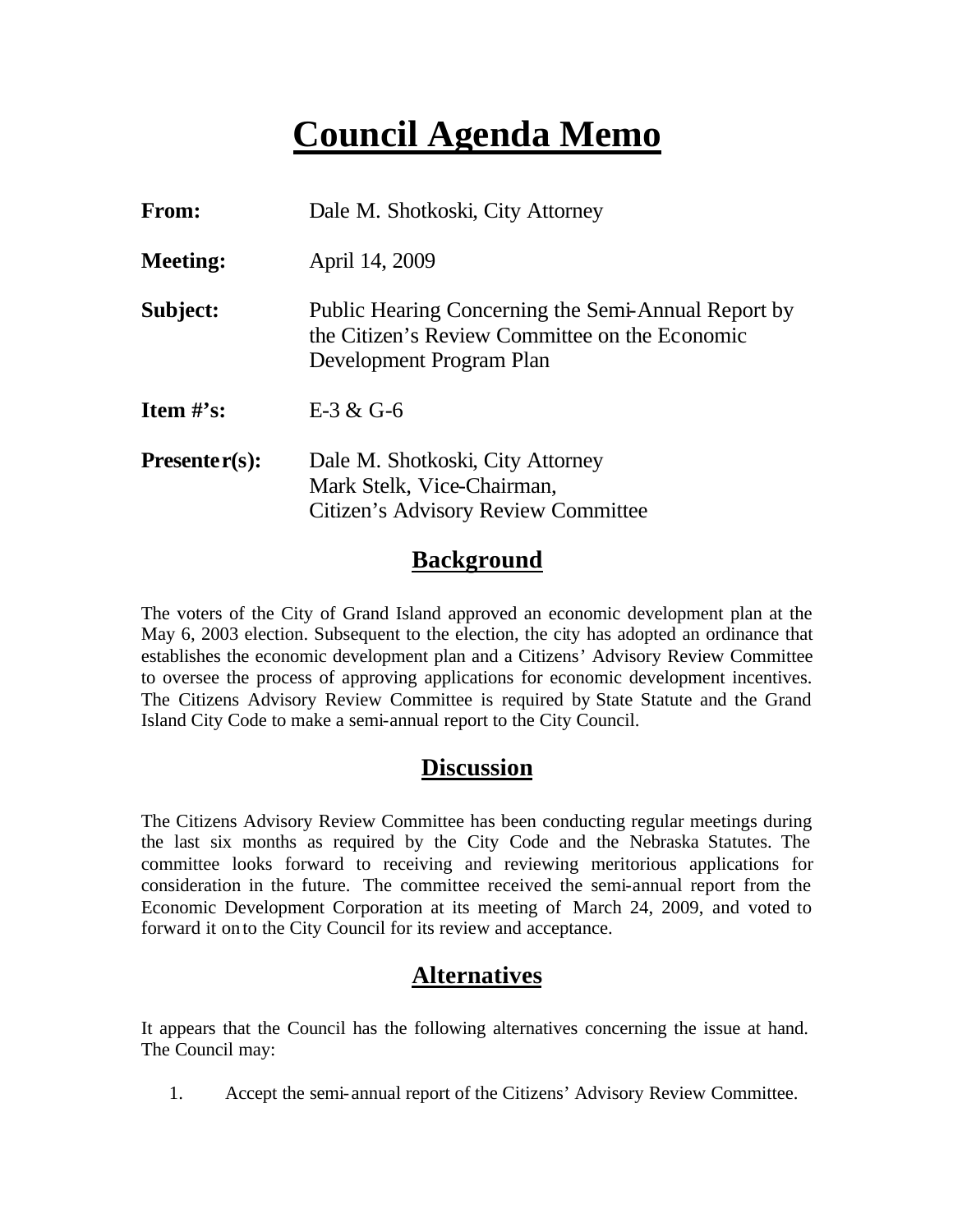2. Do not accept the semi-annual report of the Citizens' Advisory Review Committee.

#### **Recommendation**

City Administration recommends that the Council accept the semi-annual report of the Citizens' Advisory Review Committee.

#### **Sample Motion**

Move to accept the semi-annual report of the Citizens' Advisory Review Committee.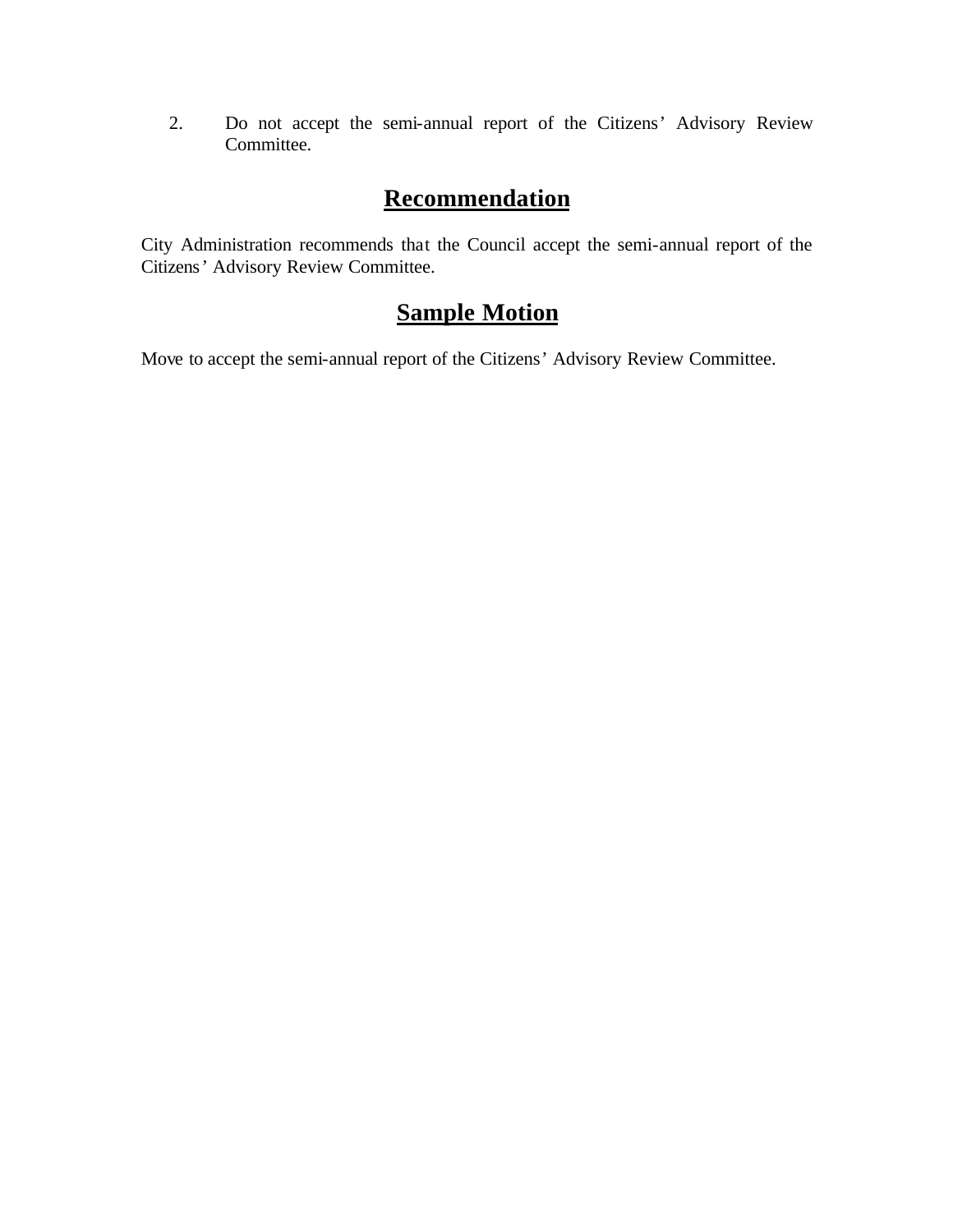### Grand Island Area Economic Development Corp. 2009 Semi-Annual Report By: Marlan Ferguson, President

Raising the quality of life for Grand Island area residents continued to be the goal thru higher paying jobs, a stronger tax base, and industry diversification. With so many challenges affecting our community, with the current state of economy, it is important that all business and community leaders work together in harmony to ensure that Grand Island remains on the cutting edge.

After the beginning of the year, several companies showed an interest in the Spec Building but one of Grand Island's very own proved to be the most sincere. Nova-Tech, Inc. is a FDA registered device manufacturing facility which began as an animal blood collection and sterile serum facility and is now focused on the aseptic fill of large volume and small volume sterile injectables, specifically fluids, minerals and vitamin products custom manufactured for animal health distributors. On November 14th, Nova-Tech, Inc. became the proud owner of the Spec Building. Nova-Tech will renovate the current building to include additional production lines as well as inhouse warehousing and offices. We look forward to the completion of this project and having Nova-Tech as one of our newest businesses located in the Platte Valley Industrial Park.

Last year at this time, the EDC had twelve lots available; today, we have only nine. Recent additions to the park include Fed-Ex Ground, ASAP Express, and our latest resident will be First Holiday Tour & Travel with their transportation industry. Interest remains strong for the industrial park.